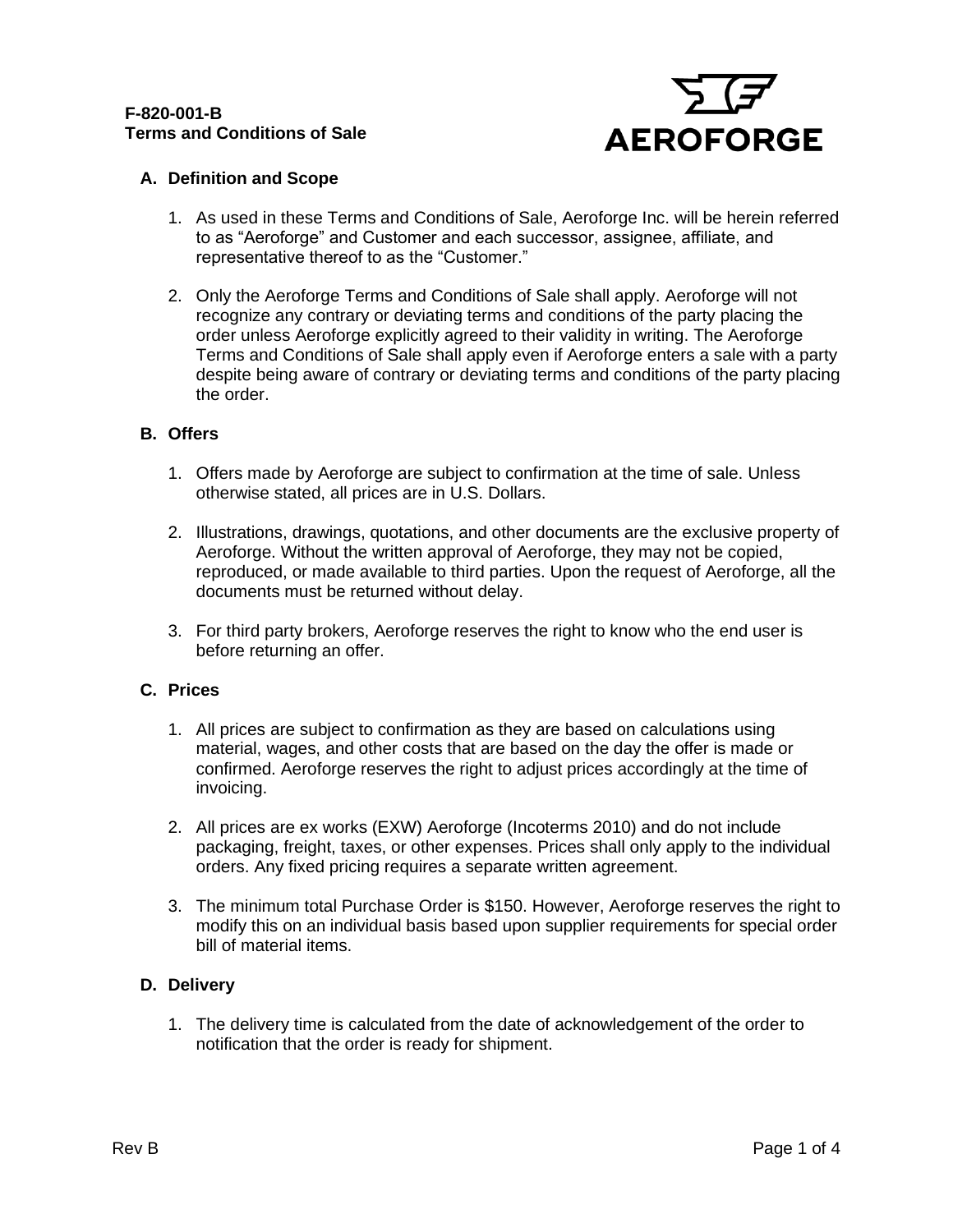## **F-820-001-B Terms and Conditions of Sale**



- 2. The delivery time may be extended an appropriate period of time in cases of unforeseen difficulties for which Aeroforge cannot be held responsible. The Customer is not entitled to claim compensation in these cases.
- 3. Aeroforge shall not be held liable or deemed in default if prevented from or delayed in performing any of its obligations in the occurrence of events beyond its reasonable control such as acts of God, acts of terrorism, governmental decrees or controls, labor disruptions, catastrophic events, and inability to procure supplies or raw materials. In any of these events, Aeroforge upon notice to the Customer, may at its option, without liability, revoke all or any portion of its acceptance of the Customer's Purchase Order or extend any date which performance thereunder is due.

# **E. Payment**

- 1. Invoices shall only be issued once. In the event that multiple copies are requested by the Customer, no more than three copies shall be supplied. All invoices shall be issued in U.S. Dollars on the day of delivery or service. Any fees, duties, and other levies shall be invoiced to the buyer. The payment obligation is not considered fulfilled until Aeroforge has free access to the full amount of the invoice.
- 2. If payment terms are exceeded, the default interest rate charged is 8% above the basic interest rate published by the U.S. Treasury at that time. There is no discount if payment is received before the terms limit unless Aeroforge has agreed to do so in writing.
- 3. Aeroforge has the right to withhold shipment until any outstanding payment has been paid in full.
- 4. For orders requiring payment in advance, if payment is not received with 10 business days, the order will be considered cancelled.

# **F. Shipping**

- 1. Shipment is made at the risk of the Customer. Any goods lost or damaged during transport are only replaced on the basis of a new order at current prices, unless Aeroforge agrees in writing to assume risk during shipment.
- 2. Unless otherwise agreed, Aeroforge will choose the shipment method at its own discretion. Aeroforge assumes no responsibility for shipping at the best rates. Insurance is only arranged at the request and expense of the Customer. All shipping will be billed to the Customer's account.
- 3. Shipments that are delayed beyond 10 business days by the Customer from the time shipment is ready for dispatch will be subject to warehousing and insurance fees. Aeroforge cannot guarantee that stock will be held after this period. Any deviations from this must be agreed upon in writing by Aeroforge.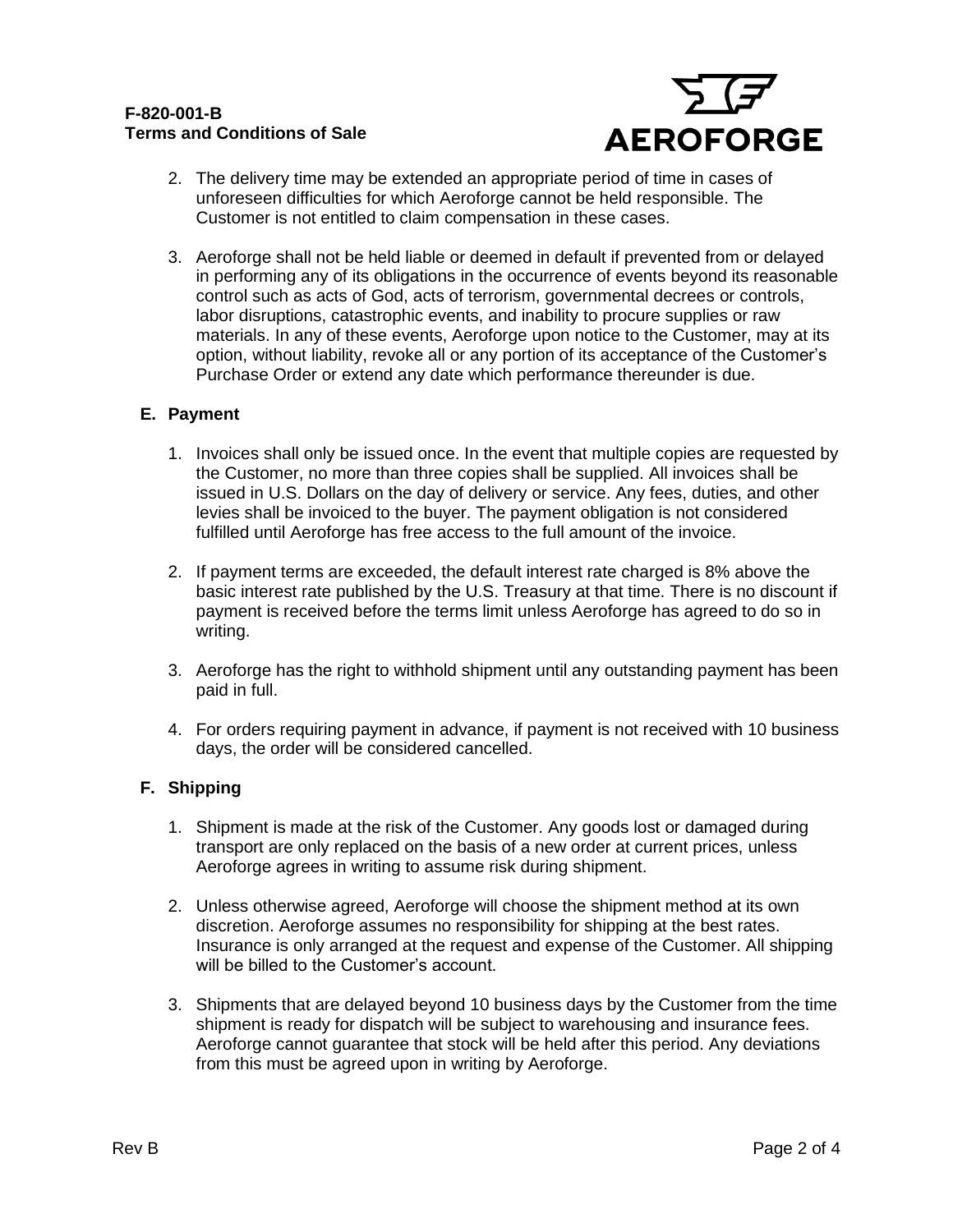

4. Drop shipments will be accommodated at the request of the Customer. If Aeroforge shipping documents and certifications are to be removed and replaced with the Customer's documents, there will be a \$50 fee.

## **G. Cancellation and Returns**

1. Any cancellation or return must be approved by Aeroforge. All cancellations and returns may be subject to restocking fees or other charges.

### **H. Packaging**

1. Unless requested by the Customer, packaging will be selected by Aeroforge. Additional charges may apply for packaging that Aeroforge has deemed necessary for safe transport. There is no obligation for Aeroforge to take back packaging.

### **I. Reservation of Title**

- 1. All items shall remain property of Aeroforge until the invoice has been paid in full. This reservation of title shall remain in force as long as Aeroforge has claims against the party placing the order. The Customer is obliged to keep the delivered item in proper condition for the duration of the reservation of title and to have any necessary repair work carried out and to insure it properly.
- 2. The Customer is only permitted to resell the goods delivered under reservation of title with the written approval of Aeroforge.

#### **J. Intellectual Property and Confidentiality**

- 1. Nothing herein will give the Customer any right, title, or interest in the intellectual property of Aeroforge. The purchase of products and services from Aeroforge does not entitle the Customer to use, register, or otherwise identify its business with the name, trademark, or identity of Aeroforge without a written agreement from Aeroforge.
- 2. The Customer shall not remove, alter, or change any trademarks, markings, or symbols embedded by Aeroforge on any of its products. The Customer shall not and will not authorize any third party to modify alter, or reverse engineer, disassemble, or decompile the products.

#### **K. Standard Warranty**

1. Aeroforge standard warranty is applicable and available either upon request.